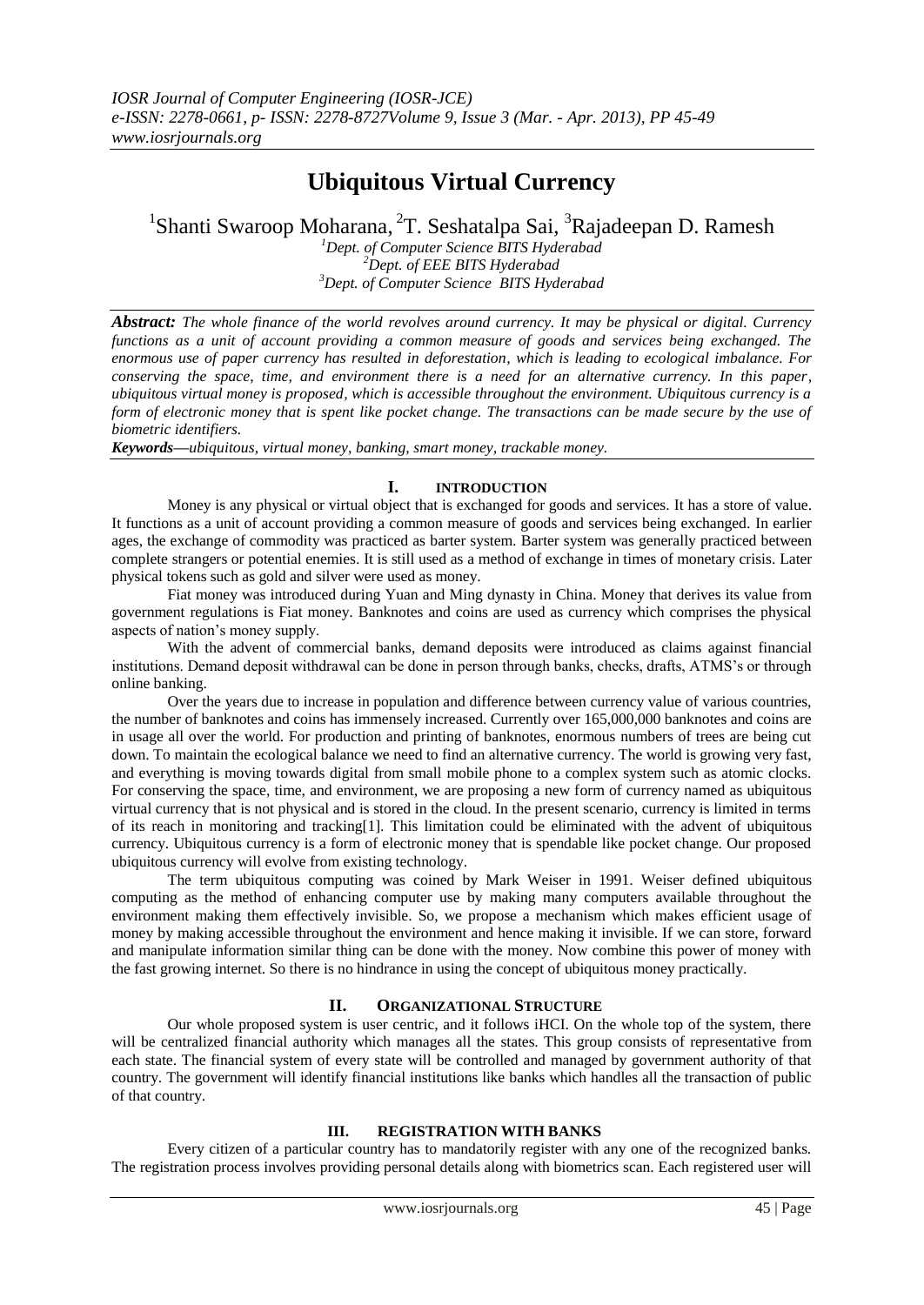be provided with a SIM card that has seamless connectivity with bank only. Both will share a common number, and all the transaction will be made on that number. This SIM can be used for transaction of some limited amount. Each SIM will be password protected. The critical limit of the transaction will be limited to 10% of bank account balance. This critical limit can be modified by the user with a password, and the user has to be physically present at the bank for biometric scan. Like the existing bank system for mutual accounts in case of minors, they will be provided with separate SIM. The limit for this separate SIM can be controlled by primary account holder. The critical limit of the transaction is not applicable for minor accounts.

## **IV. TRANSACTION**

The exchange of money is considered as a transaction. It can be in two modes.

- Account holder wants to buy something.
- Account holder wants to transfer money to someone.

All business enterprises like shops, pharmacy, supermarket, hotels, restaurants etc. should have a modular device like biometric scanner. When the customer purchases anything the billed amount is transferred to the business enterprise account.

For transferring money between individuals, account holders can use their mobile SIM[2]. When a user holds his cellphone next to someone else phone, all the devices present in the near field are displayed. Then the user can initiate a transfer process[3]. User can select the payee to whom he wants to transfer money. After selecting the user, the transaction is authorized by the verification password. After verification of the password money will be transferred. If the user wants to transfer a larger amount then it will log a request in the server. After the bank approves the request, money will be transferred. The bank may make a verification call for verifying the log whether it is valid or not.

# **V. INSTRUMENTING DEVICES**

Instrumentation refers to the process of adding sensors, acting as information sources in the physical world. These sources can then be configured and recorded for on-line and of-line analysis. Other systems such as software based system may also be instrumented in order to monitor their operation and to reflect on and even modify their behavior.

#### *A. For Customers*

Every user must have a mobile handset. A GSM SIM will be provided by the bank after the registration process is completed.

#### *B. For Banks*

- Every bank will have a bio-metric scanner.
- When a registered user enters the bank. A digital token is generated using auto identification through finger print. A message is sent to the customer's mobile number informing the token number, counter number and estimated waiting time. Based on the previous transactions the current preference will be predicted and the particular functionality will be activated.
- When a nonregistered user enters the bank, he will be provided with an interface to enter his mobile number and the purpose of visit. Then a message is sent to the customer's mobile number informing his token number will be generated, and he will be directed towards appropriate counter.

#### *C. Shops*

Every shop will have a biometric scanner. All objects in the shop will have a RFID tag which stores information about the object. When the customer puts some item into the digital basket the amount is calculated automatically. During checkout, the biometric scanner will scan the customer and transfer the appropriate amount.

## *D. Government Organization*

It is the controlling authority which controls the banks.

# **VI. INTERACTIONS**

Interaction is an exchange of information. For the operation of our proposed Ubiquitous money system, interaction is needed. This information is provided by various instrumenting devices. Interaction can be of different types like computer-human, computer-computer, human-human, and human-computer interaction. So we have categorized all the entities into various groups as mentioned in table-1:-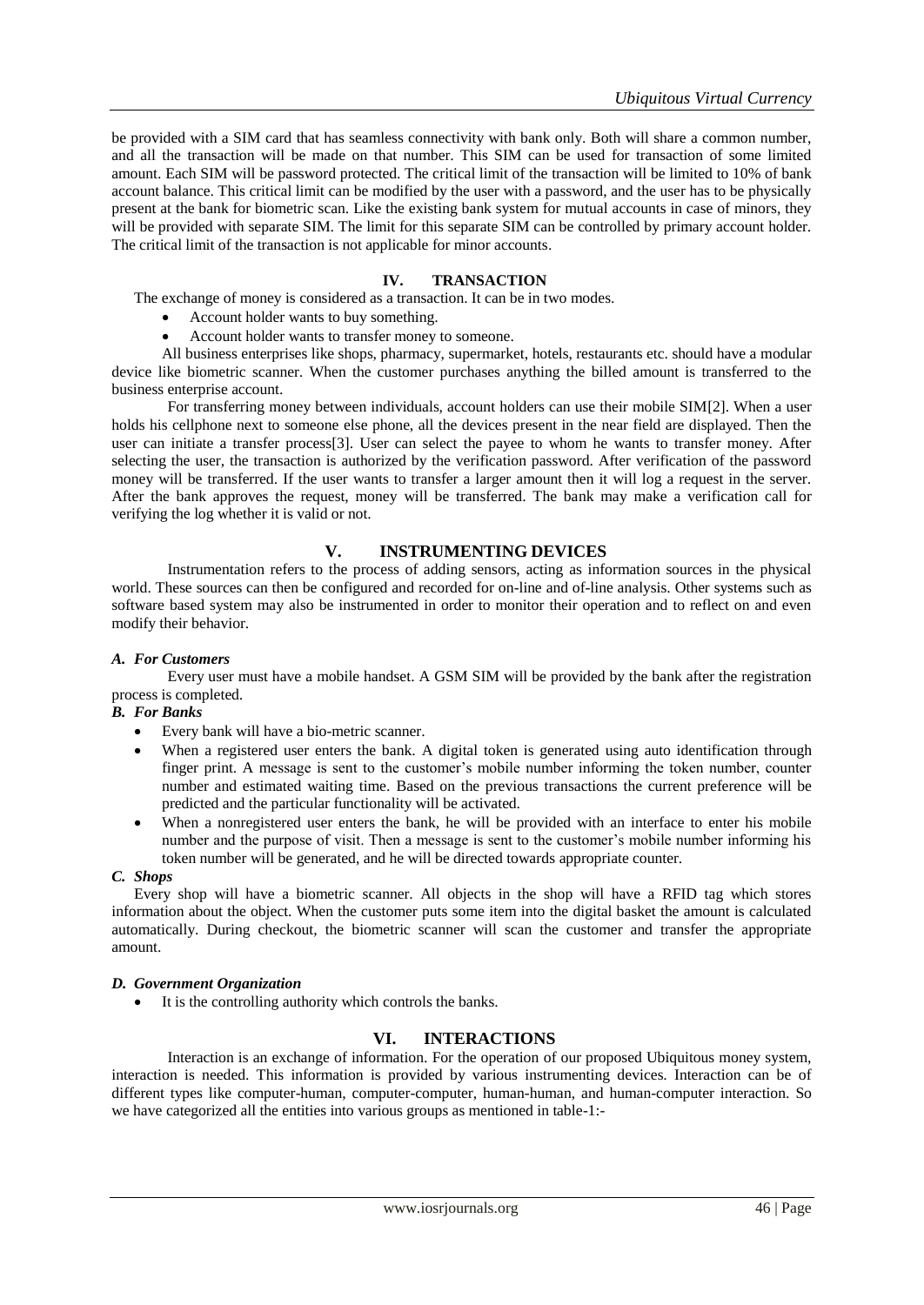|            | Government                   | <b>Bank</b>                            | <b>Customer</b>                                               | <b>Shop</b>                      |
|------------|------------------------------|----------------------------------------|---------------------------------------------------------------|----------------------------------|
| Government | PC, and Telecom              | PC, Telecom, and Legal<br>documents    | Circular and Policies                                         | <b>Subsidies</b>                 |
| Bank       | Reports                      | Customer identification<br>information | Setting critical limit,<br>account modification, and<br>loans | Customer data<br>validation      |
| Customer   | Tax, Complaints              | Registration, and Money<br>Transfer    | Money Tranfer                                                 | Payments                         |
| Shop       | Service tax, Rent and<br>VAT | Transaction confirmation               | Digital RFID basket                                           | Whole-sale to retail<br>transfer |

TABLE I. INTERACTION TABLE

# **A. Government-Government**

All the funds regarding developmental projects like irrigation, agriculture, disaster-relief, education, healthcare, roads etc. and rules-regulations are communicated between governments.

# **B. Government-Bank**

The rules and regulation for banks are provided by the government. These includes loans, interest rates etc.

## **C. Government-Customer**

The government issues various circulars to the customers which includes interest rates, etc.

## **D. Government-Shops**

The government provides a subsidy to customers through shops.

## **E. Bank-Government**

Bank sends various reports to the government. These reports include details of secure transactions like military and suspicious transactions of some customers.

## **F. Bank-Bank**

Bank shares customer identification information with other banks.

#### **G. Bank-Customer**

Bank provides various services to the customer. These services include setting critical limit of account, loan, account modifications etc. Bank also provides the facility to transfer large amount of money through biometrics scan.

## **H. Bank-Shop**

Bank provides customer identity validation using biometric scanners.

#### **I. Customer-Government**

Customer can lodge a complaint if he is not satisfied with the services of the bank. Customers whose income falls into the category of taxable income must pay their taxes.

#### **J. Customer-Bank**

Customer provides his personal details in order to create an account. Customer also pays various bank charges.

#### **K. Customer-Customer**

A customer can transfer money to another customer unto the critical limit through the bank given GSM SIM.

# **L. Customer-Shop**

Customer makes payment for the products or articles purchased.

# **M. Shop-Government**

Shops pay taxes applicable to the products.

# **N. Shop-Bank**

Shop provides all the transaction of the customer to the bank.

# **O. Shop-Customer**

Shops will collect data of frequent customers and checks their purchase history. Later it suggests a smart list consisting of frequently purchased items. On selection of an item from a smart list, those articles will be available directly at the counter.

#### **P. Shop-Shop**

A wholesale shop can communicate with retail shop if the inventory limit crosses the threshold limit.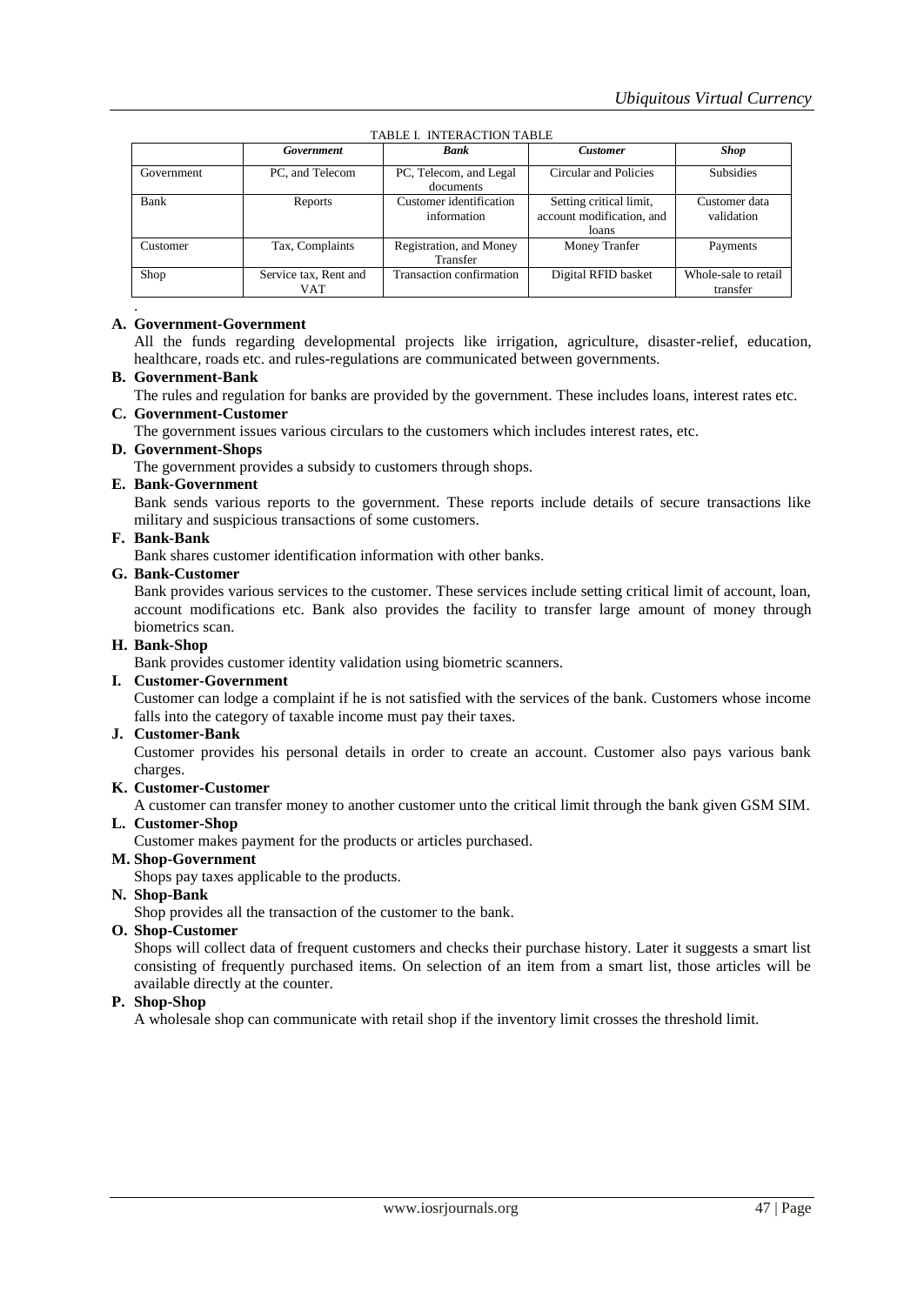

Fig. 1. Interaction diagram

# **VII. TECHNOLOGIES USED**

#### **A. BIO-METRIC:**

Bio metrics refers to the identification of humans by their characteristics traits. It can be used for identification and access control. Bio metric identifiers are the distinctive measurable characteristics used to label and describe individuals. Since bio metric identifiers are unique to individuals they are more reliable in verifying identity than token and knowledge-based methods. A bio metric system can operate in two modes. In verification mode, the system performs a one to one comparison of a captured bio metric with a specific template stored in a bio metric database in order to verify the individual. In identification mode the system performs one to more comparison against a biometric database in an attempt to establish the identity of an individual. The first time an individual uses a biometric system is called enrollment. Moreover, biometrics is one of the few techniques that can be used for negative recognition where the system determines whether the person is who denies being.

## **B. GSM:**

The GSM standard was developed as a replacement for first generation analog cellular networks. It is a digital circuit switched network which is optimized for full duplex voice telephony. Over the years, data communication was included in GSM. Phase 1 of the GSM specification was published in 1990. It refers to the global system for mobile which is a cellular technology that is used to transfer mobile, voice, and data services. It is the most widely spread cell technology throughout the world. It provides a more stable network with robust features. It has less signal deterioration inside buildings. GSM provides anonymity[4],[5] which blocks one user from accessing the other user's system without his consent. It provides secure data transfer through the use of encryption. It enables seamless interoperability between networks.

# **C. RFID:**

Radio frequency identifier tags can be attached to objects to enable their identification in the world over a wireless link. It does not require a line of sight, and manual orientation to read the tag. RFID can be classified into active tags and passive tags. Active RFID tags have their own energy supply while passive RFID tags use energy supply of the reader. Active RFID tags are used on large assets such as a cargo container, railcars and large re-usable containers that need to be tracked over distances. Active RFID tags operate at 450MHz, 2.45 GHz or 5.8 GHz frequency and have a read range of 2200 meters. Passive RFID tags contain no power source and no active transmitter. Passive RFID tags operate at low frequency 125-135 KHz, high frequency 13.56 MHz and Ultra high frequency 860-960MHz.

#### **A. SECURITY**

# **VIII. OPERATIONAL CHALLENGES**

Bio-metric information cannot be acquired just by simple observation. It is impossible to share and difficult to reproduce. It enhances user convenience by alleviating the need to memorize long and random password. It provides the same level of security to all users, unlike passwords and is highly resistant to brute force attack.

#### **B. PRIVACY**

Consider a scenario in a shop where a person has to provide bio-metric details in order to pay for the things purchased. There is a possibility that the data obtained during the transaction may be used in incorrect